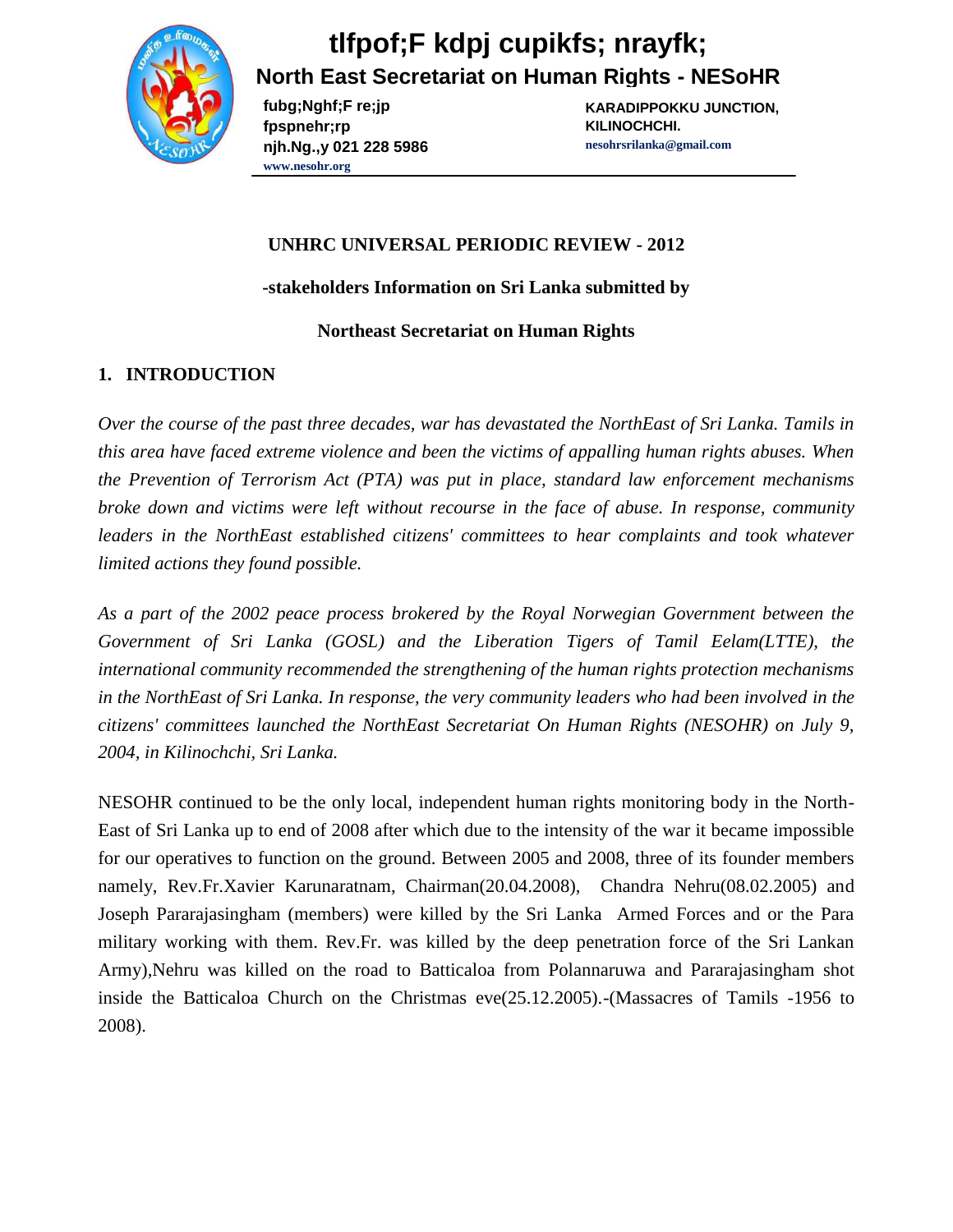# **tlfpof;F kdpj cupikfs; nrayfk;**

**North East Secretariat on Human Rights - NESoHR**

**fubg;Nghf;F re;jp fpspnehr;rp njh.Ng.,y 021 228 5986 www.nesohr.org**

**KARADIPPOKKU JUNCTION, KILINOCHCHI. nesohrsrilanka@gmail.com**

### **2. FORCED DISAPPEARANCES, TORTURE AND EXTRA JUDICIAL KILLINGS:**

Forced disappearances, torture, and extra-judicial killings are the norms in Sri Lanka and goes on unabated. It started to take place in large numbers in the 70s with the youth insurrection by JVP in the South., in the wake of which J.R.Jayawardene, the then President introduced the Prevention of Terrorism (Temporary Provisions) Act , which remains a permanent feature of Sri Lankan Laws with an amendment. Out of the three above offences, Forced disappearances and Involuntary Removals is the worst.

PTA and the Emergency Regulations (EMR) although extended every 30 days was used by successive governments for almost 30 years to rule the country, contributed in no small measure to the impunity of the Armed forces and aided and abetted and encouraged torture. Whilst confession was not admissible in evidence in normal criminal law of the country it was, under PTA and EMR. In 90 percent of the cases under these two Laws, confession was the only evidence against the accused and to obtain it Police tortured them. There are 31 methods of torture practiced by the Armed Forces in Sri Lanka well illustrated in a monograph by Prof. Fernando of the Colombo University and published by FRC, Sri Lanka. Although the EMR is now not being extended, some of its Provisions have been incorporated into the PTA.

### **3. DISAPPEARANCES**

Although the State of Sri Lanka has signed and ratified the Optional Protocols to the ICCPR,they are still not implementing the views of the Human Rights Committee. In fact they have gone to the ridiculous extent of stating that they did not realize the implications when they signed it. Further having compromised their sovereignty they are putting up sovereignty of the country as a defence for not implementing the views of the HRC.

Two of the examples are :

## *1. Communivation No: 1033/2001in the matter of Nallaratnam Singarasa-vs-Sri Lanka*

Views adopted on 21 July,2004 by HRC – 'Unfair trial' and the State was also directed to repeal and or amend many provisions of PTA.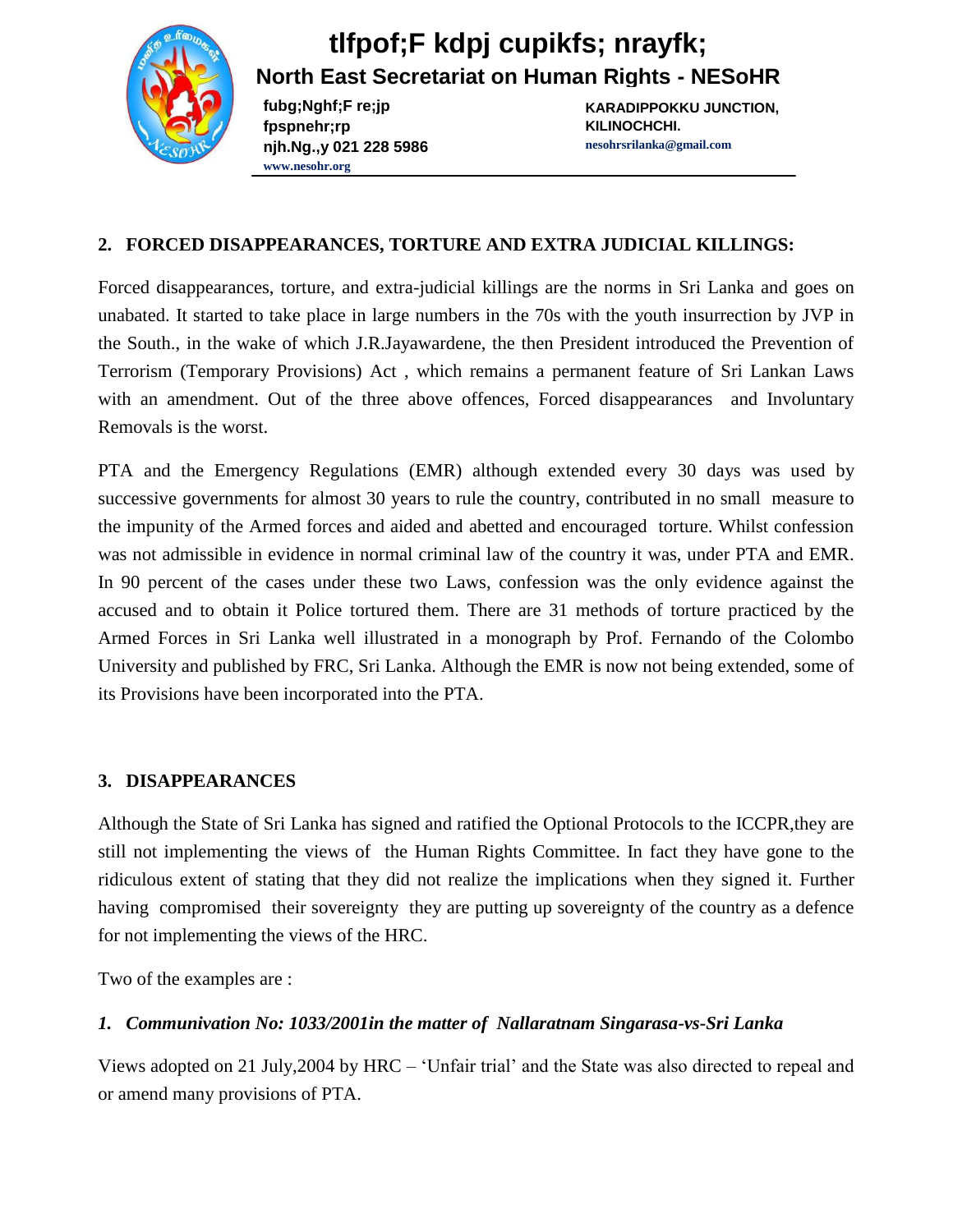

**fubg;Nghf;F re;jp fpspnehr;rp njh.Ng.,y 021 228 5986 www.nesohr.org**

**KARADIPPOKKU JUNCTION, KILINOCHCHI. nesohrsrilanka@gmail.com**

#### *2. Thevaraja Sharma*

#### <http://www.tamilnet.com/art.html?catid=13&artid=34240>

The petitioner Shanmugaratna Sarma Jegatheeswara Sarma filed the application that the court should order the government to pay the compensation as recommended by the UNHRC. The petition came up for hearing before two member bench of the Court of Appeal comprising Justice S.Sriskandarajah (President) and Justice Nalin Perera on Wednesday. The petitioner cited Mr.D.B. Jayasundera, Treasury Secretary and Secretary, Foreign Affairs Ministry and the Attorney General as respondents. The petitioner said in his application that his son Thevaraja Sarma was arrested in 1990 and was reported missing after the arrest. The father made representations to the Sri Lanka President, Human Rights Commission of Sri Lanka and several human rights organizations in Sri Lanka. But no action was on his representation. Finally he made complaint to the UN Human Rights Commission on 25th October 1999.

After inquiry the UNHRC held that the Government of Sri Lanka had violated the section 7 and 9 of Convention of Human Rights and instructed the Government of Sri Lanka to pay compensation to the bereaved family. Subsequently, Sri Lanka's Attorney General requested the Human Rights Commission of Sri Lanka (HRCSL) to determine the amount of compensation to be paid. Thereafter the HRCSL recommended to the GOSL to pay a sum of three million rupees as compensation. No action has been taken by the GOSL to pay the compensation to the petitioner. The petitioner begged court to order the GOSL to pay the compensation without delay. Thereafter the HRCSL recommended to the GOSL to pay a sum of three million rupees as compensation. No action has been taken by the GOSL to pay the compensation to the petitioner. Two decades later this matter is still pending.

#### **3. Current disappearances**

The latest Report of the Centre for Policy Alternative (CPA) in Colombo, entitled 'The disturbing rise in abductions in Sri Lanka, Paramilitary murders and the plight of Menik Farm IDPs (Groundviews [updates@groundviews.org](mailto:updates@groundviews.org) dated 08.04.2012) reveals that in the months of February/March itself 29 forced disappearances have taken place, of these 19 took place during the period when the 19<sup>th</sup> Sessions of UNHRC was in progress in Geneva. During the last six months the total number of disappearances reported was 56. A few examples follow.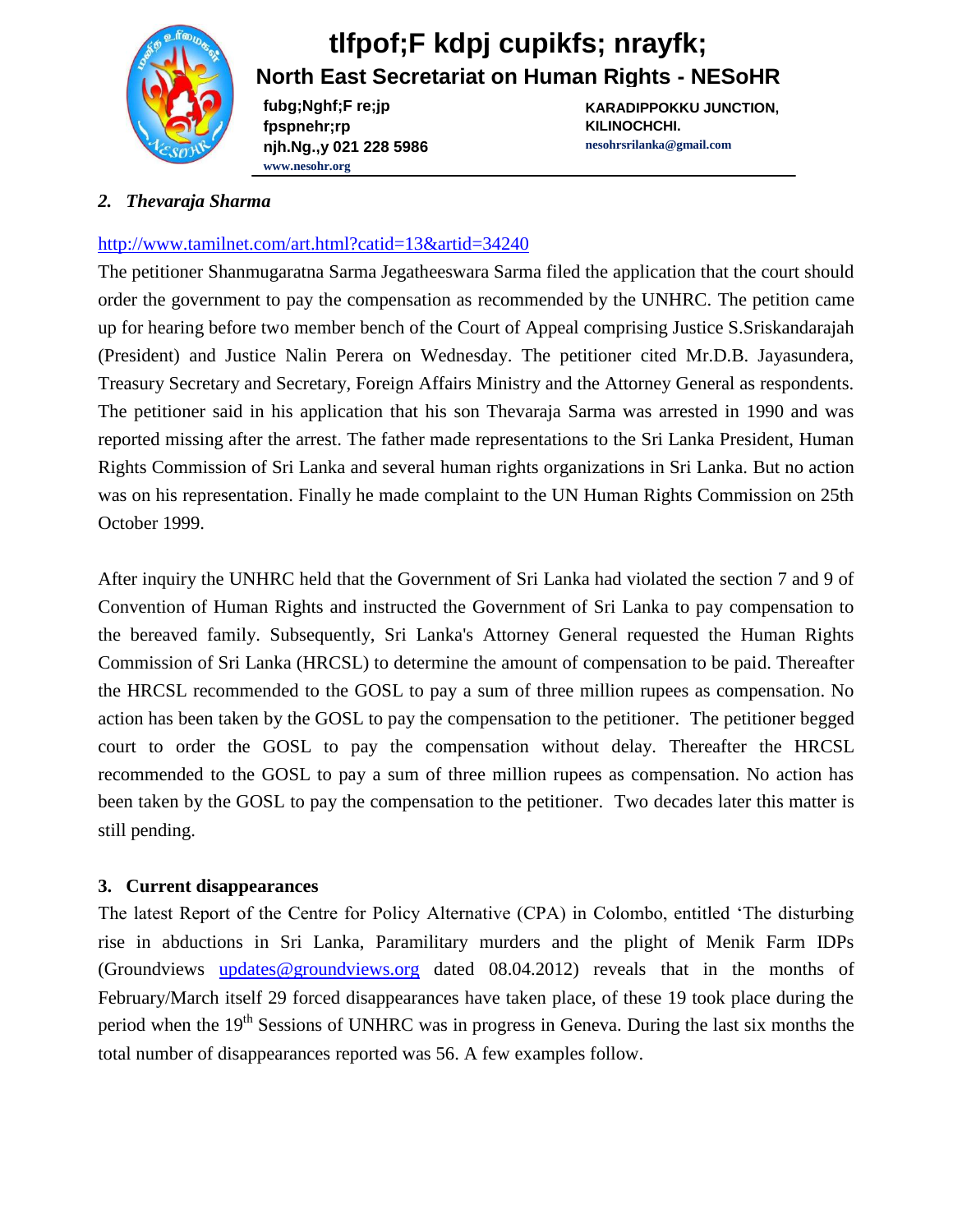**fubg;Nghf;F re;jp fpspnehr;rp njh.Ng.,y 021 228 5986 www.nesohr.org**

**KARADIPPOKKU JUNCTION, KILINOCHCHI. nesohrsrilanka@gmail.com**

- 1. Prageeth Ekneligoda,journalist and cartoonist disappeared on24th January,2010 after he went to report on Sri Lankan Presidential Elections and is still missing.[\(www.transcurrents.com-](http://www.transcurrents.com-15.04.2012-from/)[15.04.2012-from](http://www.transcurrents.com-15.04.2012-from/) an interview with his wife, Mrs.Sandya Priyangini Ehnaligoda)
- 2.  $10<sup>th</sup>$  December, 2011- On the day of the Universal Declaration of Human Rights-UDHR- one Lalith Kumara Weeraraj and Kugan Muruganandan , both of 'Movement for Peoples Struggle' disappeared in Jaffna whilst they were preparing for a protest next day against missing persons.Government continued to maintain that they knew nothing about their disappearancew(www.dailymirror.lk-12.04.2012), but recently it is reported in the media that they were held in the 6thFloor of the Police welfare building opposite Manning Market in Pettah, Colombo-1 and interrogated.[\(www.transcurrents.com.18.04.2012,1.07](http://www.transcurrents.com.18.04.2012,1.07/) a.m.)
- 3.  $10^{th}$  March, 2012

Ravindra Uthayashantha, a government politician and Chairman of Kolannava Pradeshiya Sabha was saved from being abducted by his supporters . The abductors were apprehended by the supporters, positively identified as from the Army and handed over to Police. However they were released a few hours later by the Police. (Daily Mirror.12.04.12)

4. 06th April,2012

Premkumar Gunaratnam and Dimuthu Attygale both of the recently launched 'Frontline Socialist Party' were abducted by an armed group working under/with the blessings of the government, according to the abductees who were later released due to the protest by various International Human Rights Organisations, public outcry and the intervention of the Australian High Commissioner in Colombo since Gunaratnam happens to be an Australian Citizen.(www.transcurrents.com,18.04.2012,1.07a.m.)

### **4. RAPE AND EXTRA-JUDICIAL KILLING:**

March 3, 2012, Rape and murder of a 13 year old girl, Jesudasan Lakshini in the islet of Delft off Jaffna by one Kanthasamy Jegatheswaran alias Karuna, alleged to be the former right hand man of the EPDP Commander of Nepolean. He was also a suspect in the murder of Jaffna based journalist Mylvaganam Nimalarajan. EPDP (Eelam peoples Democratic party ) is a coalition partner of the government and its leader, Douglas Devananda is a Minister. The suspect was apprehended by the people and handed over to Navy who in turn handed him over to police. This Islet is under the full control of the S.L. Navy, Police and EPDP for many years. The recent LLRC report has been very critical of EPDP armed cadres and its leader Devananda, the Minister.(Local media reports)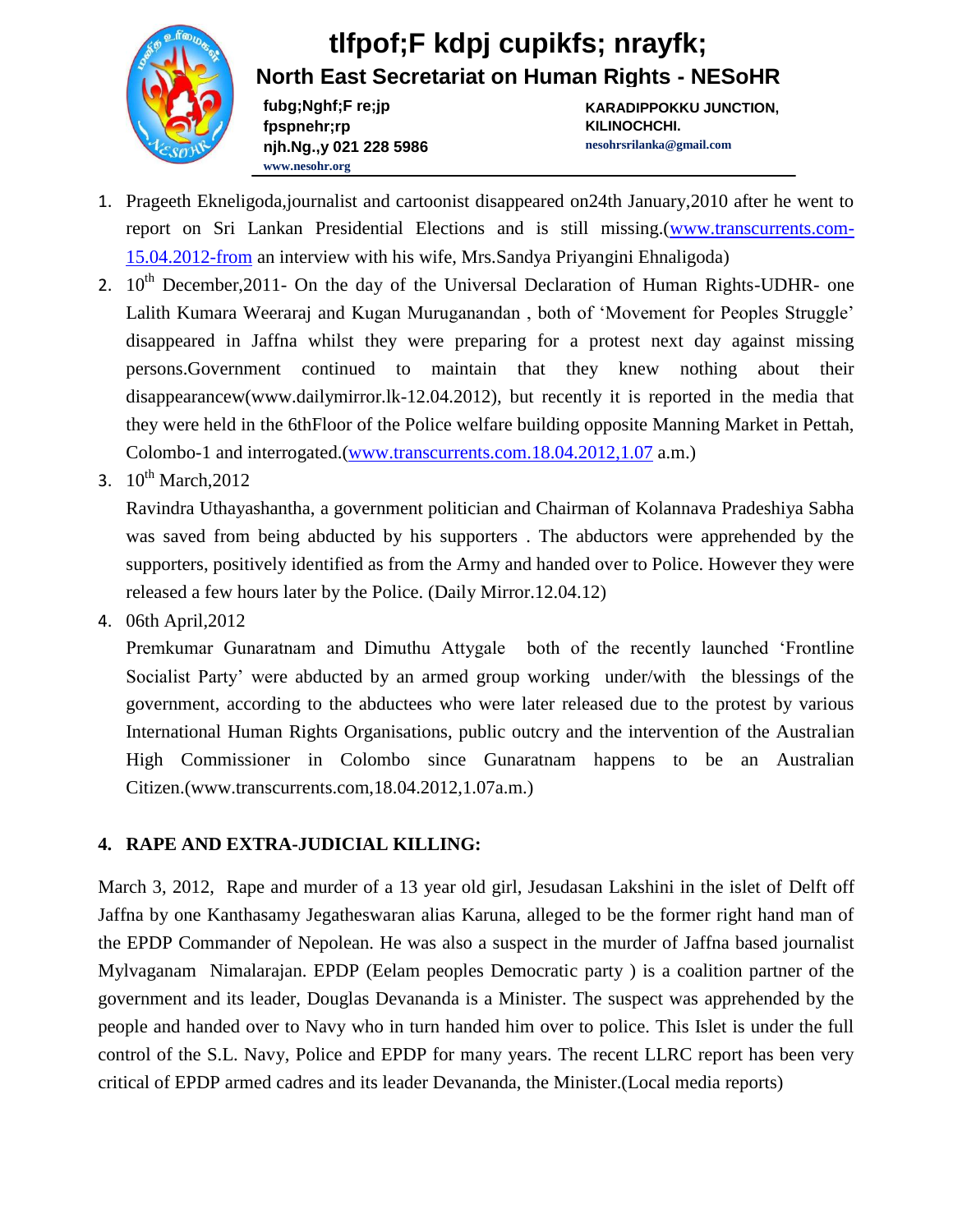

**fubg;Nghf;F re;jp fpspnehr;rp njh.Ng.,y 021 228 5986 www.nesohr.org**

**KARADIPPOKKU JUNCTION, KILINOCHCHI. nesohrsrilanka@gmail.com**

#### **5. LAST UNIVERSAL PERIODIC REVIEW- 13 MAY,2008**

At the last UPR the government of Sri Lanka was represented by a delegation consisting of 17 members of which, the only person belonging to the minority community was Ajmeerajward, Counselor, permanent mission of Sri Lanka to U.N. in Geneva. The Hon Minister for Human Rights and Disaster Management, Mahinda Samarasinghe, the leader of the delegation, promised many things. He assured that it is his government's primary duty to safeguard the Human Rights of all its citizens. He also staed that his government believes firmly in the building of strong and independent National Institutions which can sustain and deliver on their mandates to promote and protect Human Rights and that National Human Rights Commission (NHRC) is a vital cog in the H.R. promotion and protection machinery. It is a vibrant independent Institution of the state. Concerning media he said government in no way condones or endorses any attack on media workers.

He undertook to effect development and a uniform compensation policy for the displaced and dispossessed. He said the high voter turnout in the Eastern Provincial Council elections demonstrated confidence in the commitment of the government to devolve far reaching powers to the provinces and promised S.L. will take measures for the effective implementation of the 13<sup>th A</sup> Amendment to the Constitution and adopt best practices good governance and political pluralism. Elections to the Northern P.C. was promised by Dr.Dayan Jayatilleke,Sri Lankan Ambassador to Switzerland and Head of the Permanent Mission of S.L. to U.N. in Geneva.

### **6. RECOMMENDATIONS BY OTHER COUNTRIES**

Brazil wanted S.L. to ratify the Optional Protocol to the Convention against torture

Canada recommended that SL takes steps to safeguard the independence of the key protection Institutions including through implementation of 17A to the constitution

Japan wanted witness protection system implemented